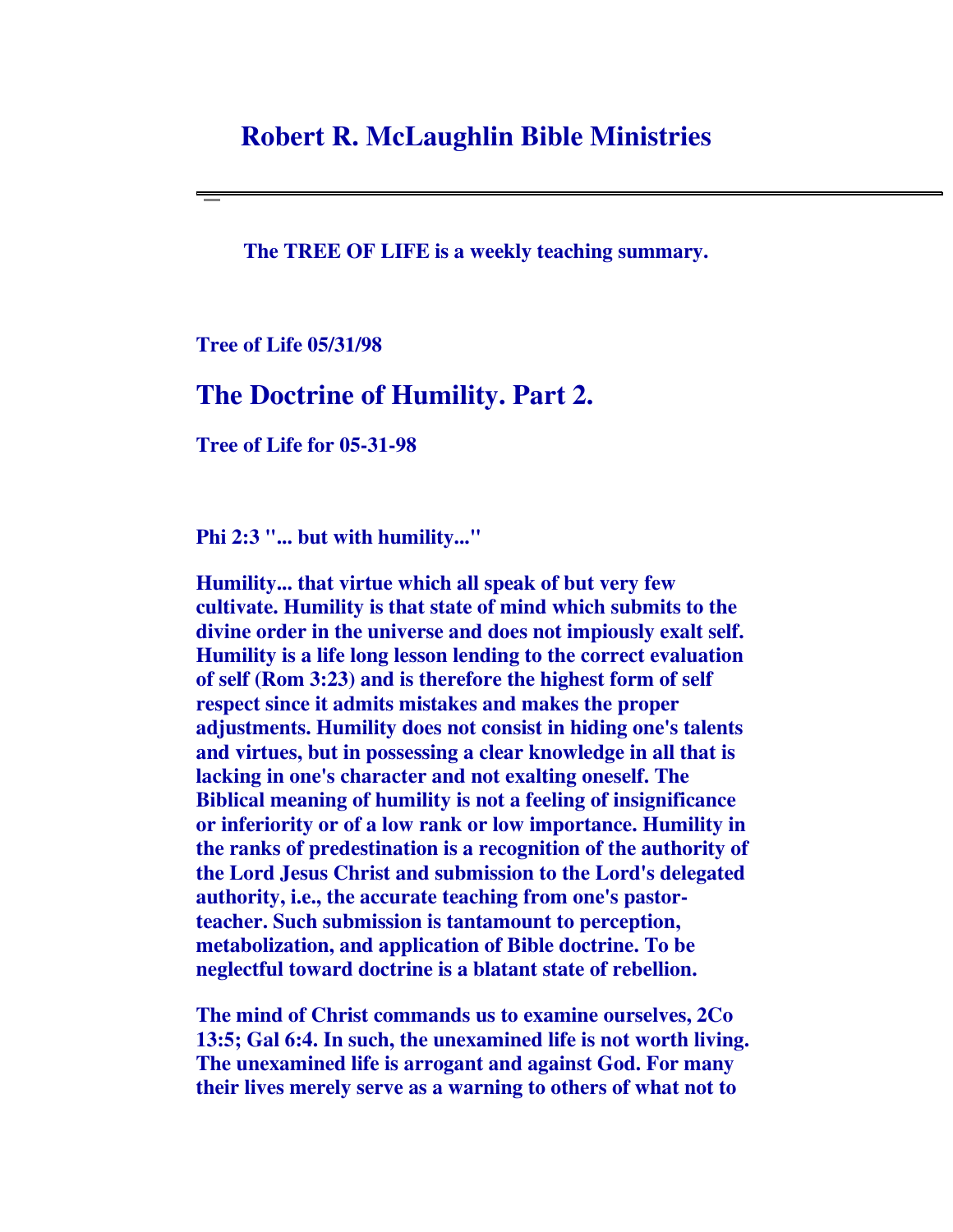**be like. Humility creates in us the capacity for the closest possible intimacy with God. Humility is the antithesis of arrogance and is the only true wisdom by which we prepare our minds for all the possible changes in life. The humble person realizes that whatever he has - comes from God, 1Co 4:7, and is thankful for it. A manifestation of humility is gratitude. On the other hand thoughtless, selfish, arrogance is a manifestation of the world today. Absence of gratitude is a mark of an ignorant, narrow, arrogant attitude. Only humility paves the way for us to appreciate what God has done. And where there is appreciation there is courtesy and concern for the rights and property of others. Humility is the first virtue to go when the believer exits the pre-designed plan of God. In fact, whenever you become aware of your humility you have lost it!**

**Humility must be distinguished from humiliation. Humiliation is to reduce your view of self to a lower status in your eyes or the eyes of others whereas humility is the virtue of freedom from arrogance. Where there is humility, self is no longer the issue. In the Bible, humility connotes independence from human power and ability and dependence on the power and ability of God. When there is maximum dependence on God's power and provisions there is the true function of grace. Grace is the effectiveness of the Christian life. Humility therefore, is a system of thinking based on divine viewpoint thinking related to grace orientation and occupation with the person and mind of Jesus Christ. Humility is a system of cognition of Bible doctrine resulting in the believer living the directive will of God rather than the permissive will of God! Humility is more than a system of thinking, it is a way of life.**

**As a system of thinking, humility is freedom from both subjective arrogance (toward self) and objective arrogance (toward others) related to Christian degeneracy. Humility begins when you are happy with yourself, i.e., who God has made you to be, 1Co 15:10. You are God's workmanship, Eph 2:10, and as such there is not place for malcontentment with who God has made you to be. Humility stirs us free from the numerous tentacles which reach out from the cosmic system.**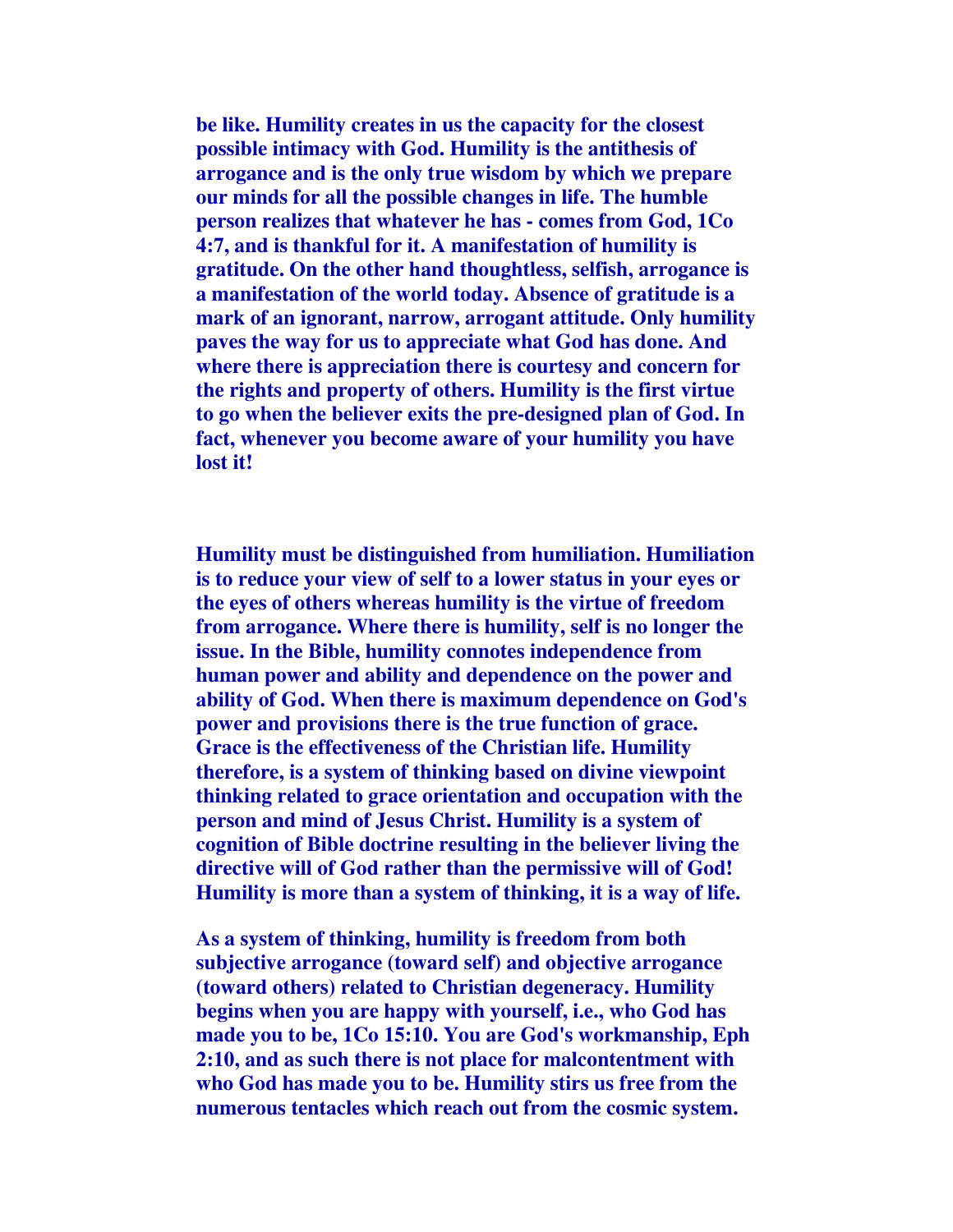**Humility must never be defined in terms of legalism, self effacement, asceticism, or any other form of subjective arrogance. Humility includes recognition and submission to legitimate authority without feeling inferior or threatened. Humility is therefore poise as its expression under the normal circumstances of life and courage as its expression under the abnormal circumstances of life. Courage and poise lends itself to perserverence and perseverance is power.**

**We each have a station or calling in life and humility is that which motivates that calling, Eph 4:1. Pro 15:33 tells us that respect for the Lord is us wanting to be instructed by His wisdom. And it is His wisdom which leads to humility and honor. On the other hand, Pro 11:2 informs us that arrogance is related to dishonor. Humility is three-fold in that it is directed toward self, toward others, and toward legitimate authority in life. In the spiritual realm humility is the means by which the believer executes predestination as one of the productions of the Spirit, Gal 5:23. Humility renders the believer teachable and causes the believer to obey the commands of God. Teachability recognizes two things, the authority of one's pastor-teacher, and the content of his message.**

**1Pe 5:5 commands us to clothe (fasten) ourselves with humility. Why? Because God can only give blessing and deal graciously with those who have true humility since humility offers capacity. Under humility, achievement belongs to God and happiness belongs to the believer, when the believer functions in the plan of God. It is safe to say then that the believer experiences happiness comparative to his function in the plan of God. The arrogant believer attempts to achieve things by his own ability according to his own rules. The humble believer waits for God to pave the way in His time even though the present circumstances may not make sense. Christian service performed in the cosmic system glorifies SELF, while the same Christian service performed in the power sphere of God's plan glorifies God. The issue then, is not what you do but which power sphere you reside and function in. The cosmic system can offer power (human**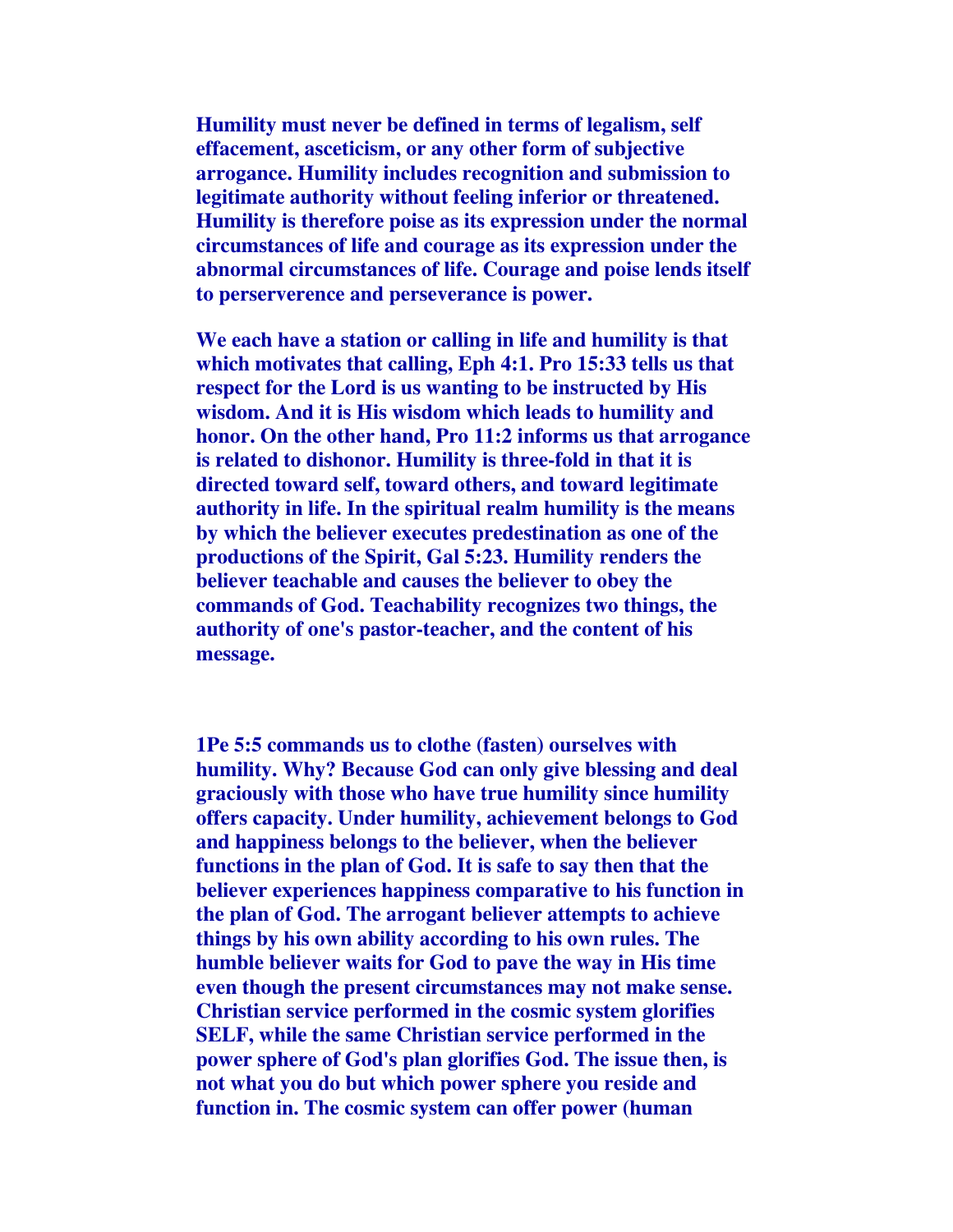**power) and it can offer that which you think you want but God's plan goes far beyond what you can even dream of. The humility and peace which accompany the blessings of God is something the world can never offer and never understand. As a result of living in predestination and being humble, the things you do mean a great deal more. Humility orients everything in life to the grace of God while arrogance orients everything in life to the promotion of self.**

**For the unbeliever, humility is developed from adherence to the laws of divine establishment. In such, the unbeliever can develop virtue as his protection in the devil's world. But this will not do for the believer in Christ. If the laws of divine establishment can be kept by all, believers and unbelievers alike, then the provisions for humility for believers entails more. Humility from physical birth is developed through a system of authority based on the laws of divine establishment, but humility from one's spiritual birth (belief on the Lord Jesus Christ) thereafter is based on the mystery doctrine of the church age and the spiritual gift of pastor teacher. Since humility is not inherent it must be attained through learning under some legitimate system of authority. Hence, it is important for both believer and unbeliever to identify what true authority in life is and then submit to that authority. Rejection of authority is a sign of the believer being under demon influence, Jud 1:4,8. The arrogant learn just as the humble learn, but the arrogant learn from the system which disorients them to life.**

**God has provided for every normal person of the human race a mechanical system of humility. No one is born with genuine humility, it is a virtue which must be acquired/developed. And the first system of teaching humility is the authority in the home. This is not to say that every home offers the ideal circumstances of authority, but it to say that authority can be administered in right or wrong/ just or unjust circumstances to be effective. God has made it possible in homes with unfair authority for acceleration of virtue or acceleration of evil. It**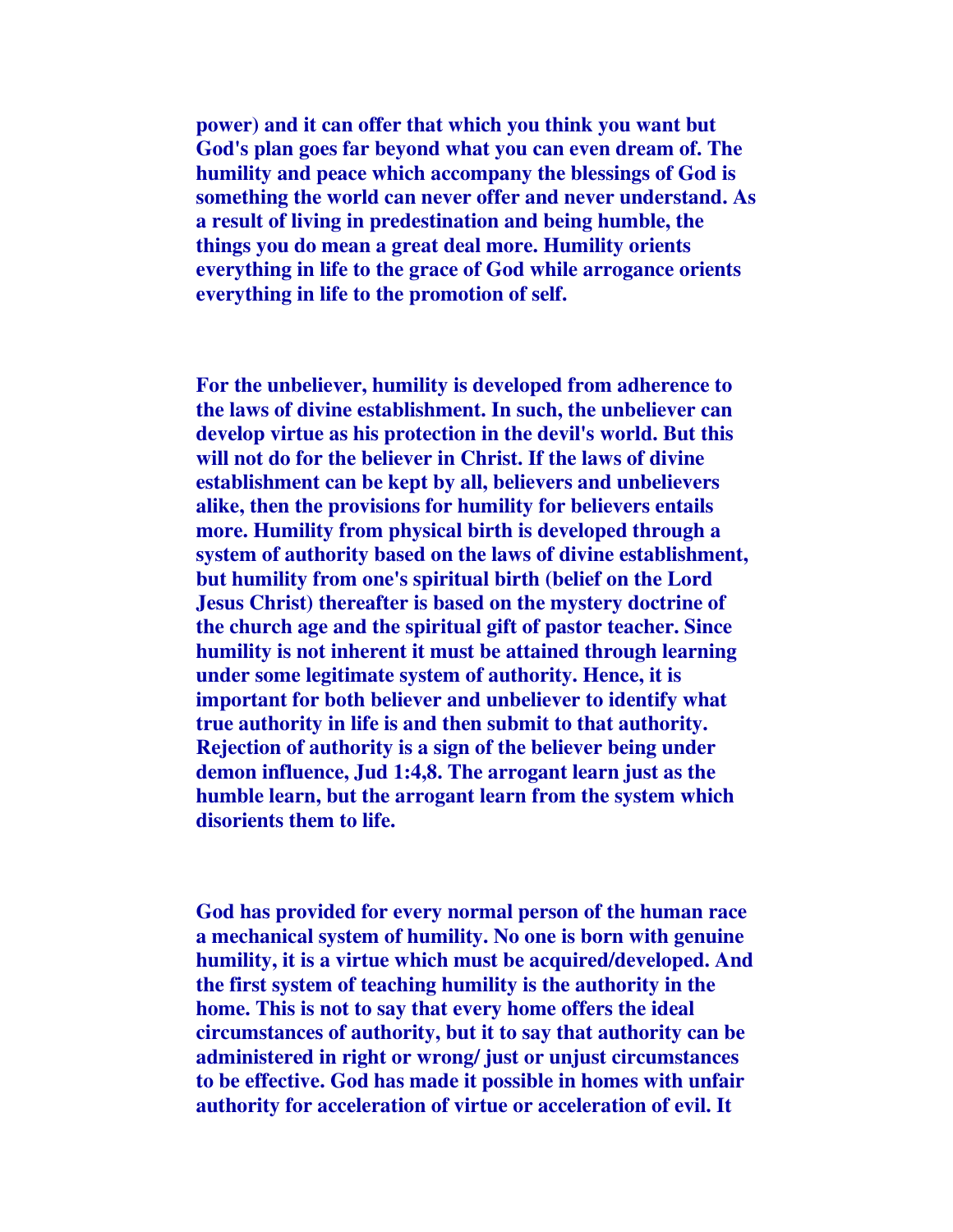**can go either way depending on the person own volition. There are times when the child learns the concept of virtue faster from bad and unjust authority than from fair authority. God knows what will be the most effective situation for each of us. This does not claim that God creates the unfair and unjust authority but in accordance with free will He allows it and uses it to His glory. Environment in the home is not the issue, it's the authority in the home that is to be respected. Degeneration in a society begins with malfunction of authority in the home. Rejection of authority is promoted by the god of this world, Satan, in order to produce human viewpoint thinking rather than divine viewpoint thinking. Rejection of authority produces resentment, bitterness, reaction, and implacability toward unfair authority and is a guarantee that the child will be a loser in life. The adult soul takes responsibility for his decisions. This introduces the concept of the potter's wheel found in Rom 19:19-21.**

**The potter's wheel is God's basis for humility. It must be noted that it is not God who makes the vessels of honor and dishonor. God established a system by which a vessel of honor can be molded and rejection of His system therefore molds a vessel of dishonor. The decision is each person's response or reaction to that which God provides. The sovereign will of God and the free will of man must coexist in human history due to the pre-established rules of the angelic conflict. So, whether a person becomes a vessel of honor or dishonor depends on the function of his own volition in regard to divine authority. It all starts with your attitude toward your parents, nation, pastor, and so on. Now, what does the potter (God) do with vessels of honor? He keeps them. And what does He do with vessels of dishonor? He smashes them, i.e., administers divine discipline. Divine authority establishes and preserves those with humility and destroys those with arrogance. The vessel is molded as the vessel responds to God's system, the potter's wheel and humility is the key.**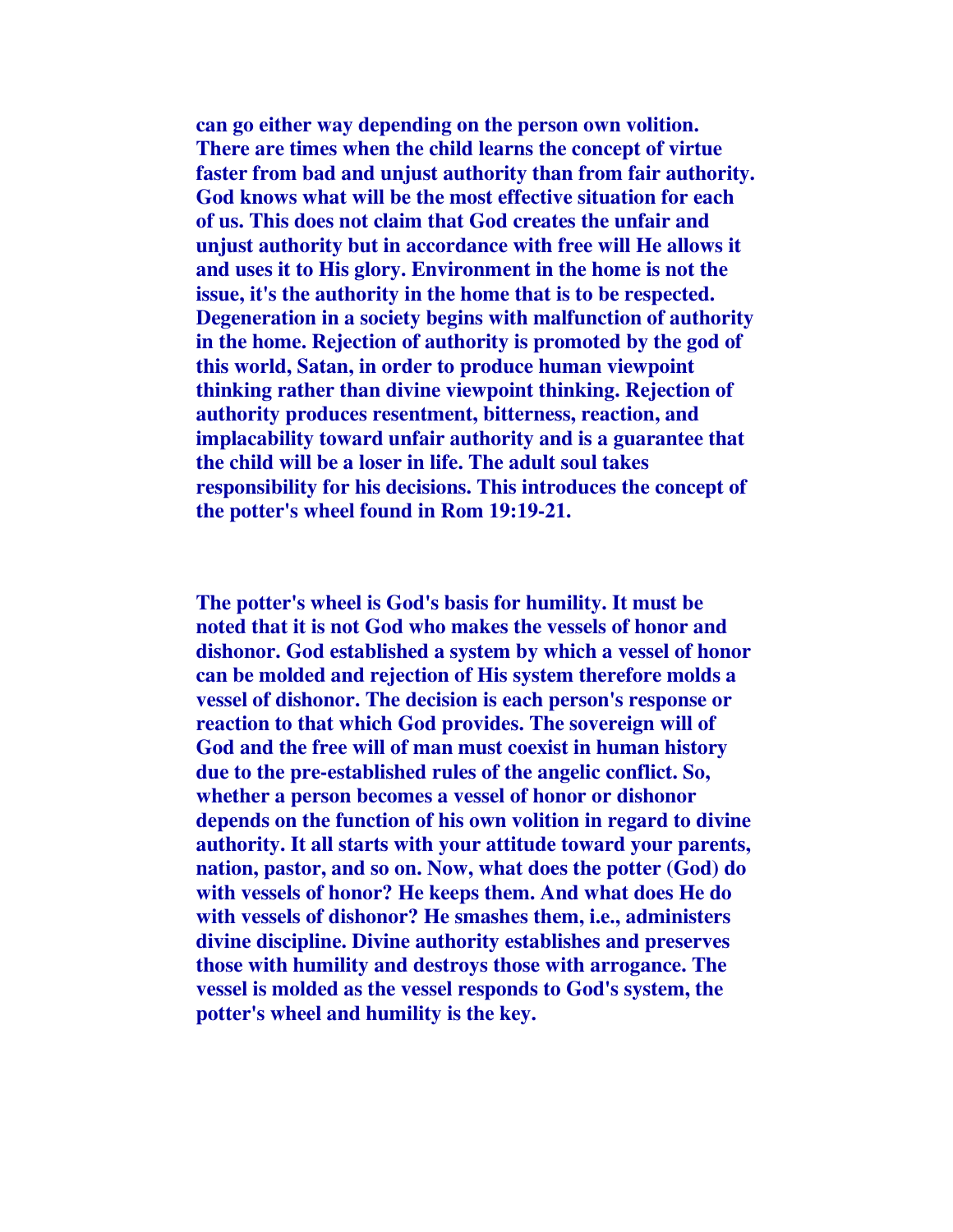**How do we then, humble ourselves under the mighty hand of God? By casting all your cares on Him so that we do not open ourselves to the distractions of this world, 1Pe 5:7. God has invented authority as the environment of freedom for the function of human volition. Freedom without authority is chaos and authority without freedom is tyranny. When children are allowed too much freedom they develop no respect. The home is the system of organized humility and parents are the authority designed to provide enforced humility. In the rearing of the child in the home, freedom should be given gradually as trust and virtue builds. The child's positive response is genuine humility and his negative response is in need of being broken by the potter's wheel. Sparing the rod (divine discipline) is why so many children have a terrible start in life. They have managed to bypass the first system of authority and so emerge into the world at a severe disadvantage! Negative volition to the authority at home results in life in the cosmic system.**

**Parents teach children the principles of self control, self discipline, poise and restraint by the use of volition as the means of reaching genuine humility in life. The sooner the genuine humility eventuates from the enforced humility, the sooner the child grows up. Genuine humility develops a sense of destiny and the foundation for good decision making. It is almost impossible to become mature spiritually without having some maturity from the human and temporal standpoint. Once you leave the home you revert to divine institution number one: Volition. This is when you (should) begin to take responsibility for your own decisions. Ultimately each of us are responsible before God for the decisions we make, Rom 14:12.**

**So, once you leave the home, your soul needs organized humility. This becomes the most powerful thing the individual will possess in all his lifetime. If organized humility is lacking it is a great detriment to the person. It is from our inculcated training under the system of authority under the laws of**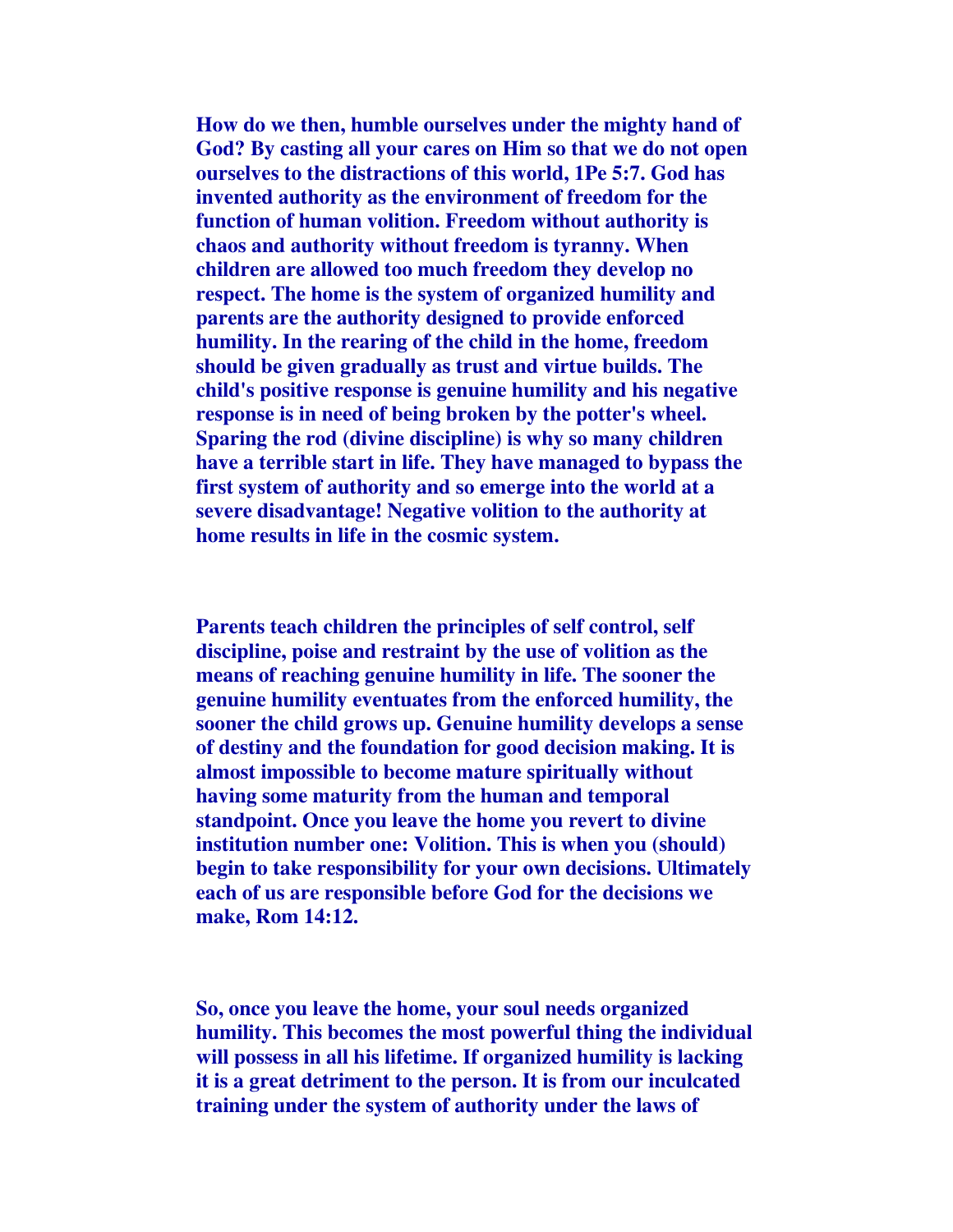**divine establishment that we obtain orientation to life. The vessel of honor accepts these things in the status of humility. The vessel of dishonor rejects these things in the status of arrogance. When children reach adolescence, the vessels are formed in two categories:**

**1) The vessel of honor: humble and teachable 2) The vessel of dishonor: unteachable and resistant to authority. The only hope for the vessel of dishonor is regeneration, and if already saved, then positive volition toward the word of God.**

**Following the home environment, there comes the divine institutional humility, i.e., institutional authority. With one exception (volition), all authority in life is institutional; which means that authority does not depend upon love for its function, but upon professionalism. There are three factors in any institution:**

- **1- The authority of the organization**
- **2- The purpose of the organization**
- **3- The policy of the organization**

**These factors are involved in all divine institutions except the volition of the soul who's authority is the mentality of the soul. The volition of the soul is the authority for making decisions. Positive volition toward authority means good decision and negative volition toward authority means bad decisions resulting in cosmic involvement. This is true of divine institution numbers 3, family, and 4 human government. But in divine institution number 2, marriage, impersonal love and capacity for life is needed in this authority. That is why we have such commands as found in Eph 5:22 and Eph 5:25,33. Divine institution number two, marriage, is a system of organized humility, the husband is the authority over the wife, not because he is deserving of this authority but because it is God's divine order. Yet the woman cannot be subordinate to her husband if she is not first subordinate to the Lord. The function of volition in marriage is not for the development of genuine humility but for the response of love. Marriage therefore requires genuine humility to secure its success. One major reason why marriages fail is arrogance. Hence, no marriage can succeed without both enforced and genuine**